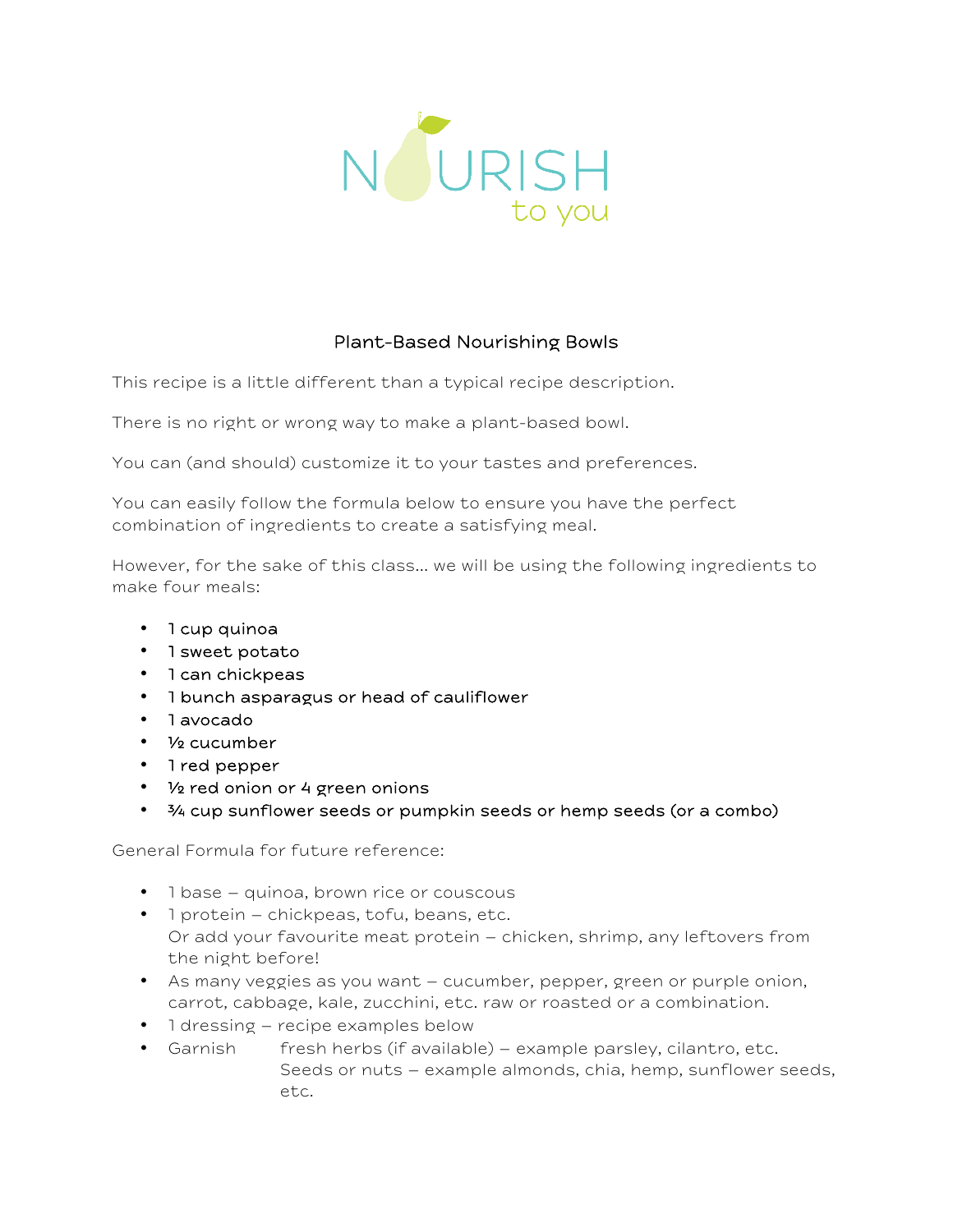## Instructions:

For your base – follow instructions on package for cooking.

### For your protein

- Slice avocado into thin strips
- Cut tofu into cubes, press towel to release excess water, and marinate in 1/3 cup olive oil, ¼ cup balsamic, 1 tsp salt.
- Rinse chickpeas and pat dry. Preheat oven to 450. In a small bowl, mix 1 tbsp olive oil, ¼ tsp salt and ¼ tsp paprika or chili powder. Coat chickpeas in mixture and place on parchment lined baking sheet. Bake for 30 minutes.

### For your veggies

Wash veggies you wish you use. Slice veggies into small, bite-sized cubes. For cabbage or kale, slice thinly and massage in a little olive oil and salt before adding to the bowl. Ideally you will have 1 cup of veggies per person you are serving.

Note – you can also roast your veggies. Dice veggies and place on baking sheet. Coat with a little oil and salt. Roast at 400-425 degrees for 15-20 minutes

### For your sauce

Option #1

Almond Butter Dressing

- 1 clove garlic
- 1 tbsp ginger powder
- $\frac{3}{4}$  cup almond butter or peanut butter
- 4 tbsp lime juice
- 2 tbsp tamari
- 1 tsp olive oil
- 1 tsp honey
- 4 tbsp water (as needed)

Combine everything (except water) in food processor. Blend. Add water 1 tbsp at a time until desired consistency/thickness

Option #2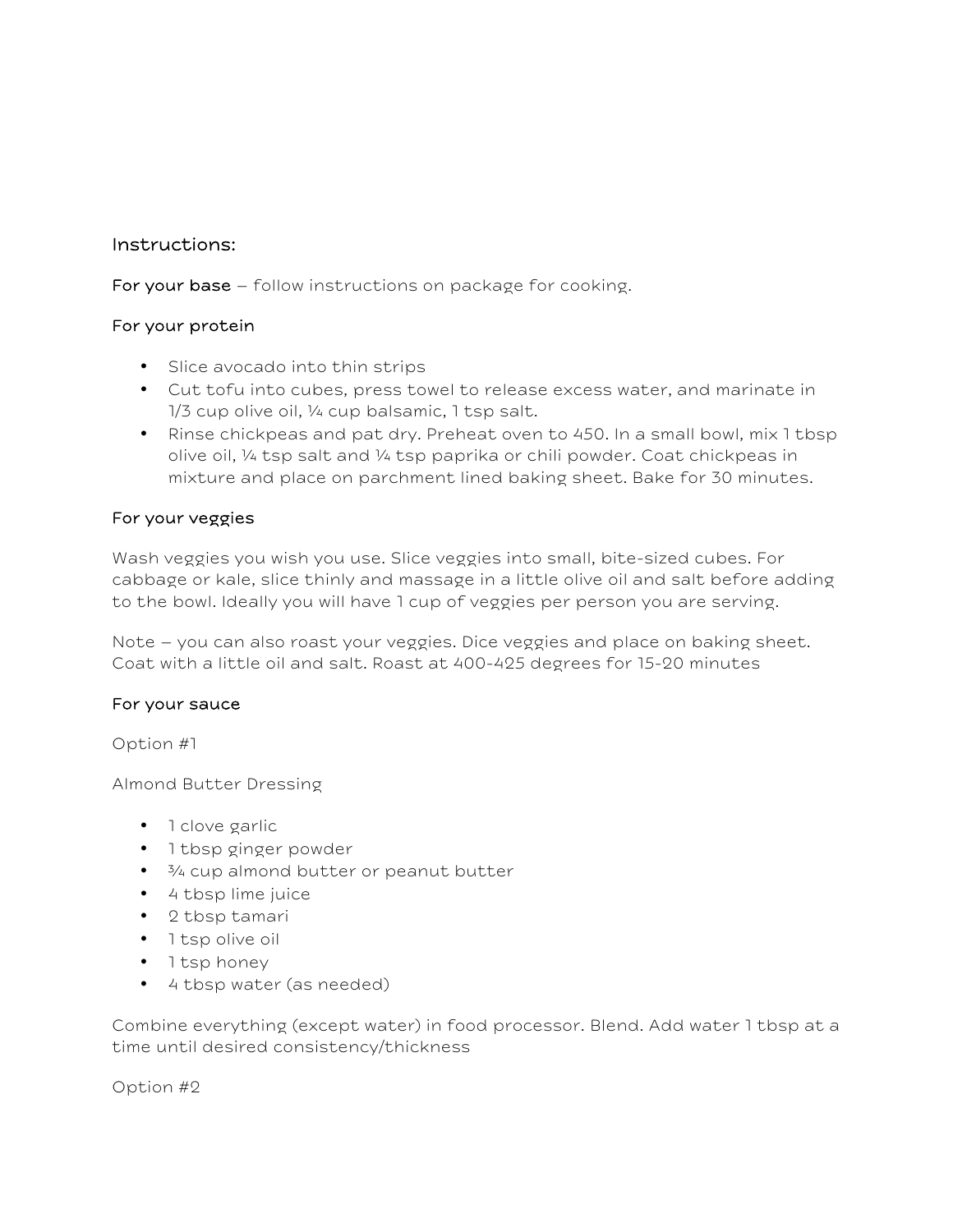## Tahini Sauce

- ½ cup raw tahini
- 1 clove garlic
- 2 tbsp lemon juice or lime juice
- 1 tsp honey
- 1 tbsp tamari
- 3 tbsp water
- 1 tsp olive oil

Combine everything (except water) in food processor. Blend. Add water 1 tbsp at a time until desired consistency/thickness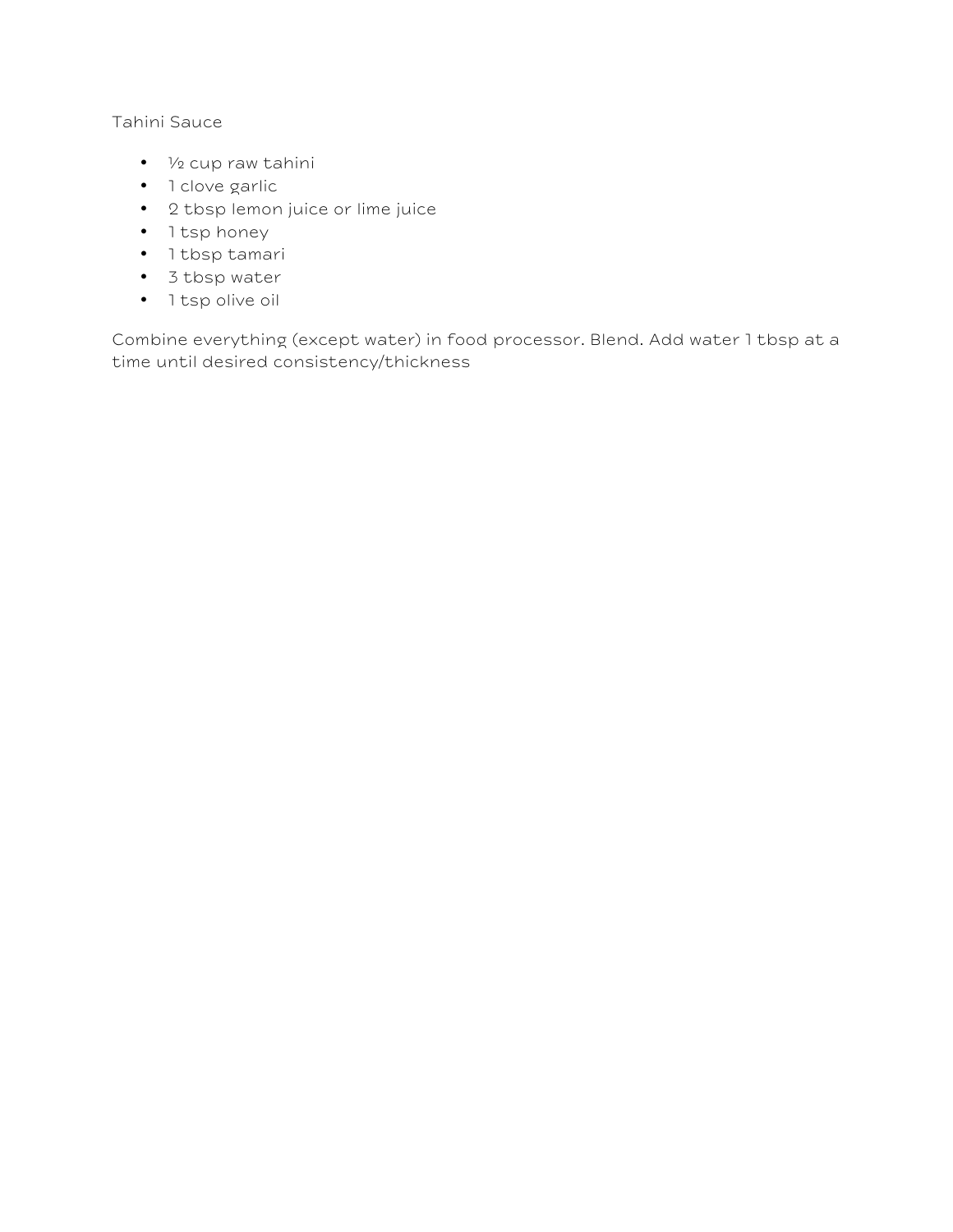## No Bake Energy Bites

#### Ingredients:

2 cup oats

½ cup chia seeds

1-2 scoop Protein Powder – flavor/brand of choice (optional)

1 cup Nut butter or sunflower seed butter or tahini

½-3/4 cup Almond Milk or Oat Milk

1/4 cup Maple Syrup or Honey

½ tsp cinnamon

¼ cup chocolate chips or ¼ cup coconut

#### Tools:

Bowl

Baking Sheet, Plate or Platter – for storage

Measuring Cups and Spoons

Ice Cream Scoop - optional

#### Directions:

Combine dry ingredients in the bowl. Add nut or seed butter and sweetener. Slowly add milk – one tbsp. at a time. Mix as you pour. Once desired consistency – able to press the dough together and have it stick, stop adding milk. Then mix in chocolate chips. Don't be scared to use your hands!

Using a spoon or ice cream scoop, spoon out dough. Using your clean hands, press into balls. If mixture still remains too dry, add a tbsp. of water. If mixture is too